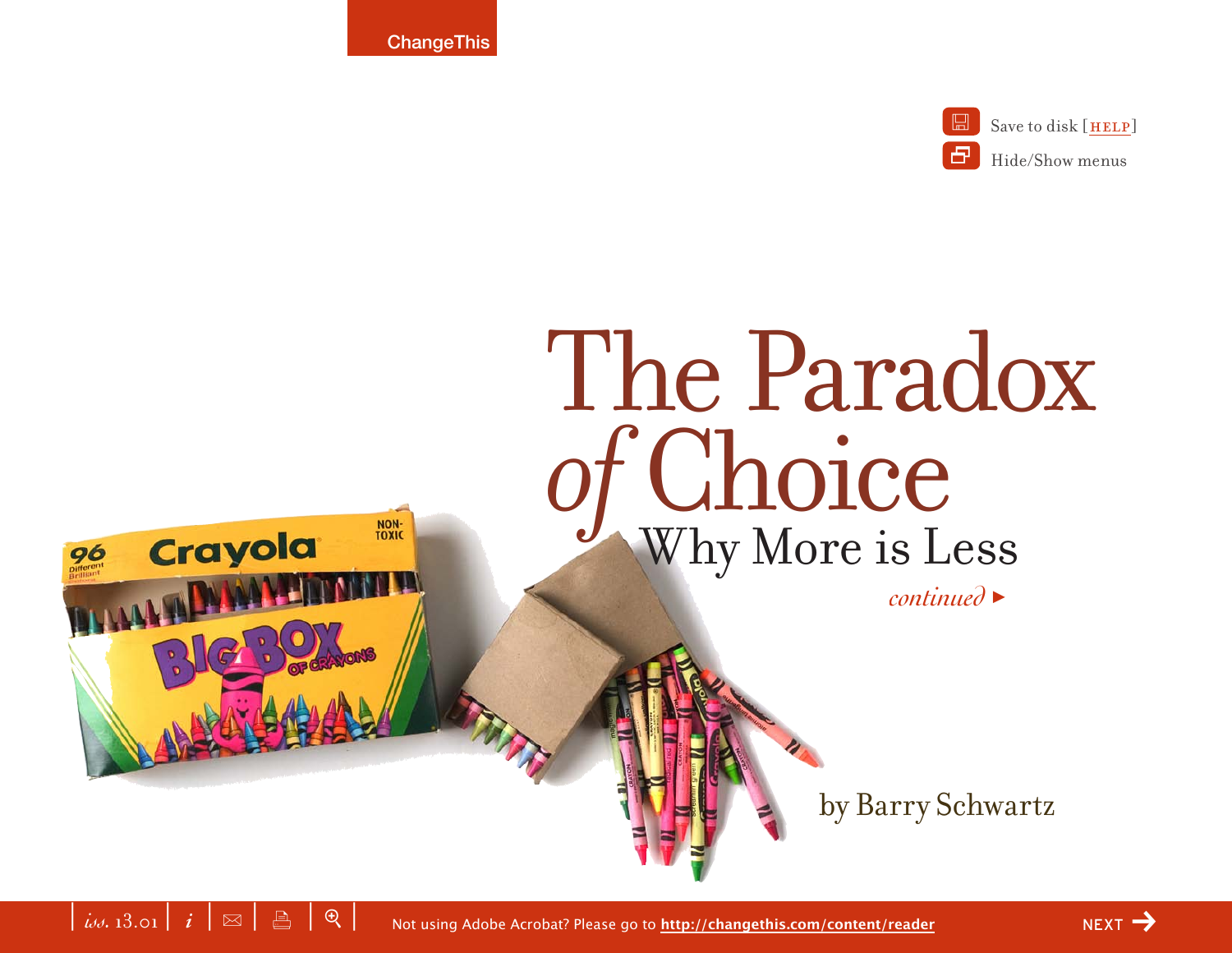### **PROLOGUE. THE PARADOX OF CHOICE: A ROADMAP**

About six years ago, I went to The Gap to buy a pair of jeans. I tend to wear my jeans until they're falling apart on my body, so it had been quite a while since my last purchase. A nice young salesperson walked up to me and asked if she could help.

"I want a pair of jeans—32-28," I said.

"Do you want them slim fit, easy fit, relaxed fit, baggy, or extra baggy?" She replied. "Do you want them stone-washed, acid-washed, or distressed? Do you want them button-fly or zipper-fly? Do you want them faded or regular?"

I was stunned. A moment or two later I sputtered out something like, "I just want regular jeans. You know, the kind that used to be the only kind." It turned out she didn't know, but after consulting one of her older colleagues, she was able to figure out what "regular" jeans used to be, and she pointed me in the right direction.

The trouble was that with all these options available to me now, I was no longer sure that "regular" jeans were what I wanted. Perhaps the easy fit or the relaxed fit would be more comfortable. Having already demonstrated how out of touch I was with modern fashion, I persisted. I went back to her and asked what difference there was between regular jeans, relaxed fit and easy fit. She referred me to a diagram that showed how the different cuts varied. It didn't help narrow the choice, so I decided to try them all. With a pair of jeans of each type under my arm, I entered the dressing room. I tried on all the pants and scrutinized myself in a mirror. I asked once again for further clarification. Whereas very little was riding on my decision, I was now convinced that one of these options had to be right for me, and I was determined to figure it out. But I couldn't. Finally, I chose the easy fit, because "relaxed fit" implied that I was getting soft in the middle and needed to cover it up.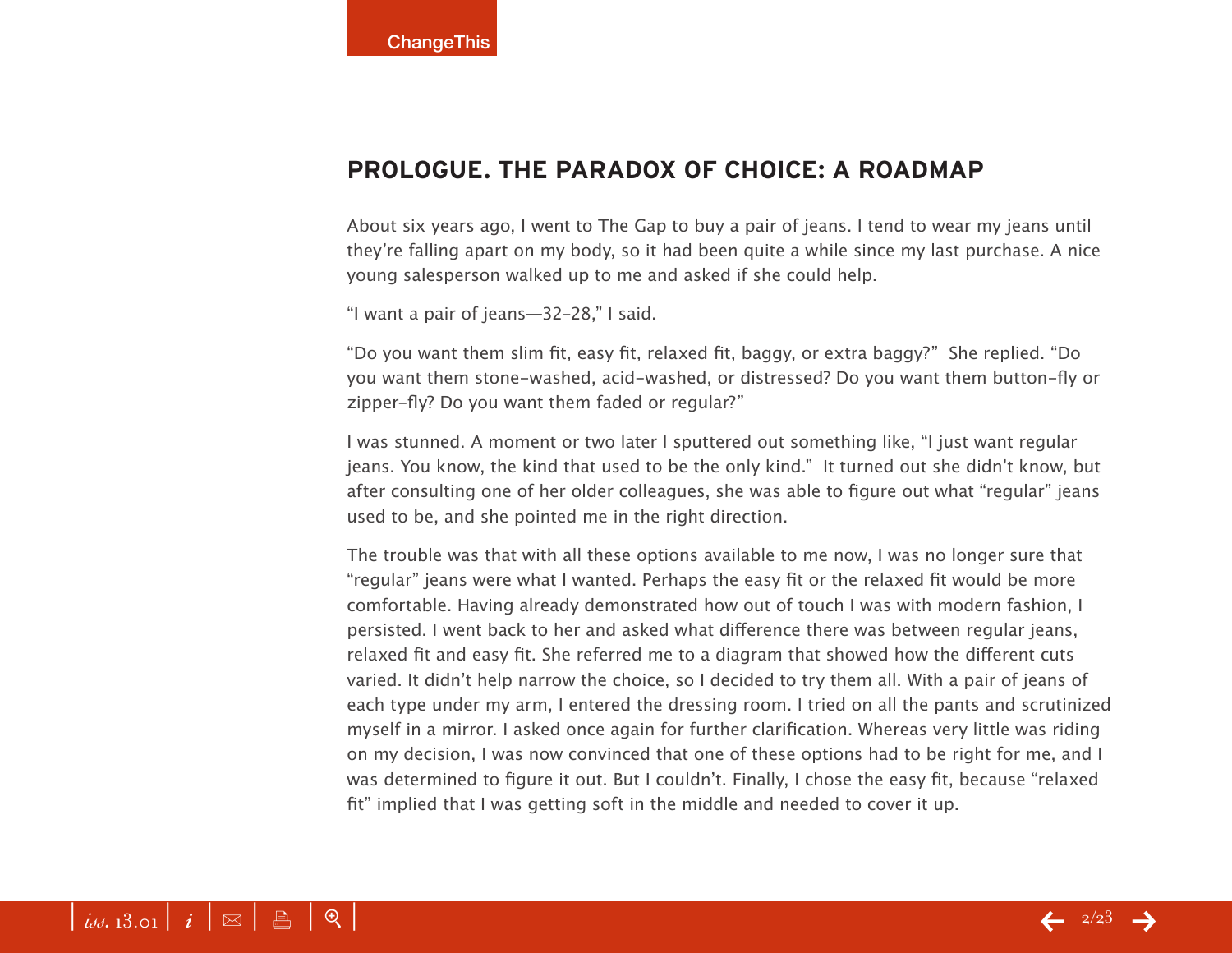The jeans I chose turned out just fine, but what occurred to me on that day is that buying a pair of pants should not be a day-long project. By creating all these options, the store undoubtedly had done a favor for customers with varied tastes and body types. However, by vastly expanding the range of choices, they had also created a new problem that needed to be solved. Before these options were available, a buyer like myself had to settle for an imperfect fit, but at least purchasing jeans was a five-minute affair. Now it was a complex decision in which I was forced to invest time, energy, and no small amount of self-doubt, anxiety, and dread.

When people have **no choice**, life is almost unbearable .... But as the number of choices keeps growing, negative aspects of having a multitude of options begin to appear.

> Buying jeans is a trivial matter, but it suggests a much larger theme we will pursue throughout this book, which is this:

When people have no choice, life is almost unbearable. As the number of available choices increases, as it has in our consumer culture, the autonomy, control, and liberation this variety brings is powerful and positive. But as the number of choices keeps growing, negative aspects of having a multitude of options begin to appear. As the number of choices grows further, the negatives escalate until we become overloaded. At this point, choice no longer liberates, but debilitates. It might even be said to tyrannize.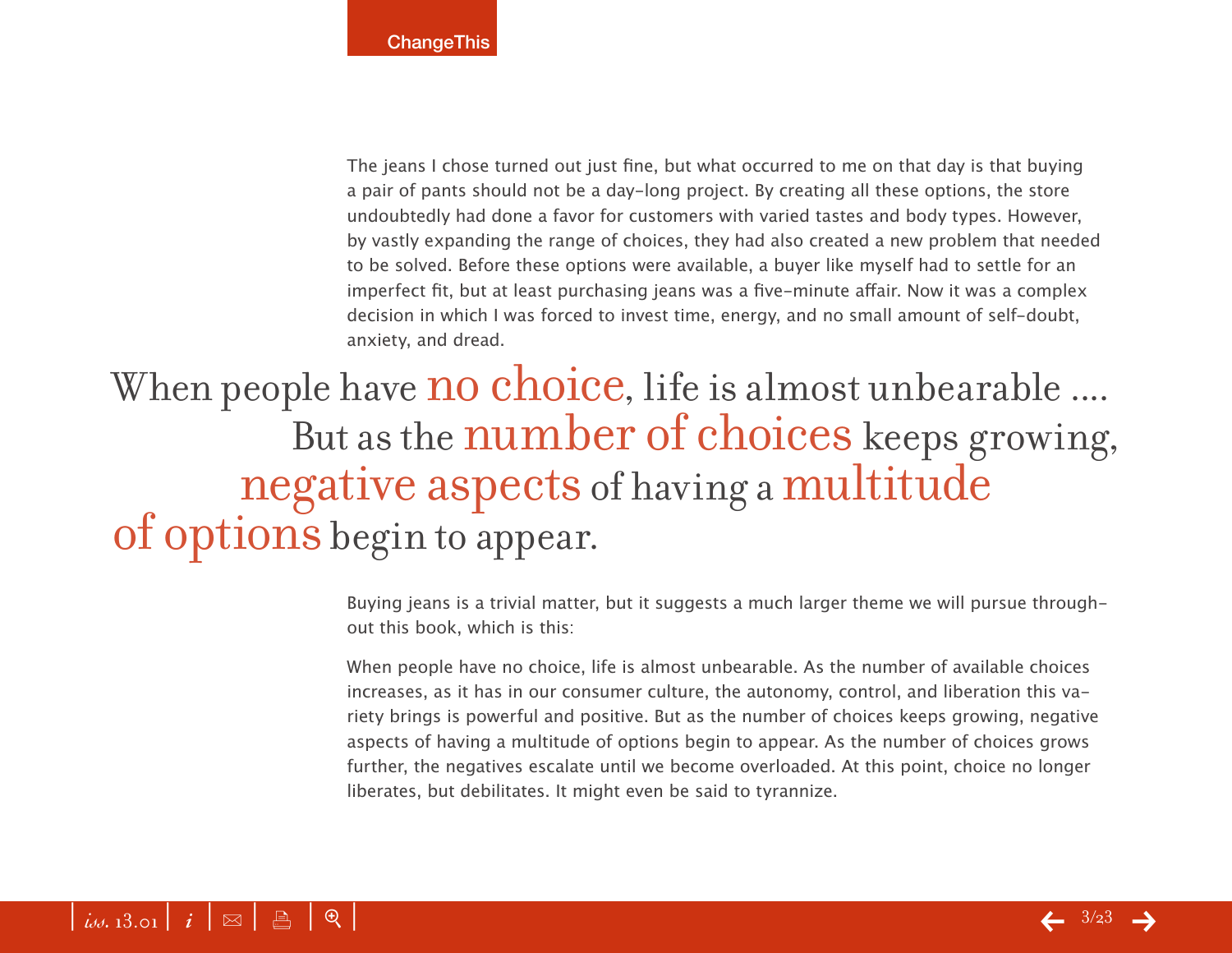Tyrannize?

That's a dramatic claim, especially following an example about buying jeans. But our subject is by no means limited to how we go about selecting consumer goods.

# Clinging tenaciously to all the choices available to us contributes to bad decisions, to anxiety, stress, and dissatisfaction—even to clinical depression.

This book is about the choices Americans face in almost all areas of life: education, career, friendship, sex, romance, parenting, religious observance. There is no denying that choice improves the quality of our lives. It enables us to control our destinies, and to come close to getting exactly what we want out of any situation. Choice is essential to autonomy, which is absolutely fundamental to well-being. Healthy people want and need to direct their own lives.

On the other hand, the fact that some choice is good doesn't necessarily mean that more choice is better. As I will demonstrate, there is a cost to having an overload of choice. As a culture, we are enamored of freedom, self-determination, and variety, and we are reluctant to give up any of our options. But clinging tenaciously to all the choices available to us contributes to bad decisions, to anxiety, stress, and dissatisfaction—even to clinical depression.

Many years ago, the distinguished political philosopher Isaiah Berlin made an important distinction between "negative liberty" and "positive liberty." Negative liberty is "freedom from"—freedom from constraint, freedom from being told what to do by others. Positive liberty is "freedom to"—the availability of opportunities to be the author of your life, to make it meaningful and significant. Often, these two kinds of liberty will go together. If the con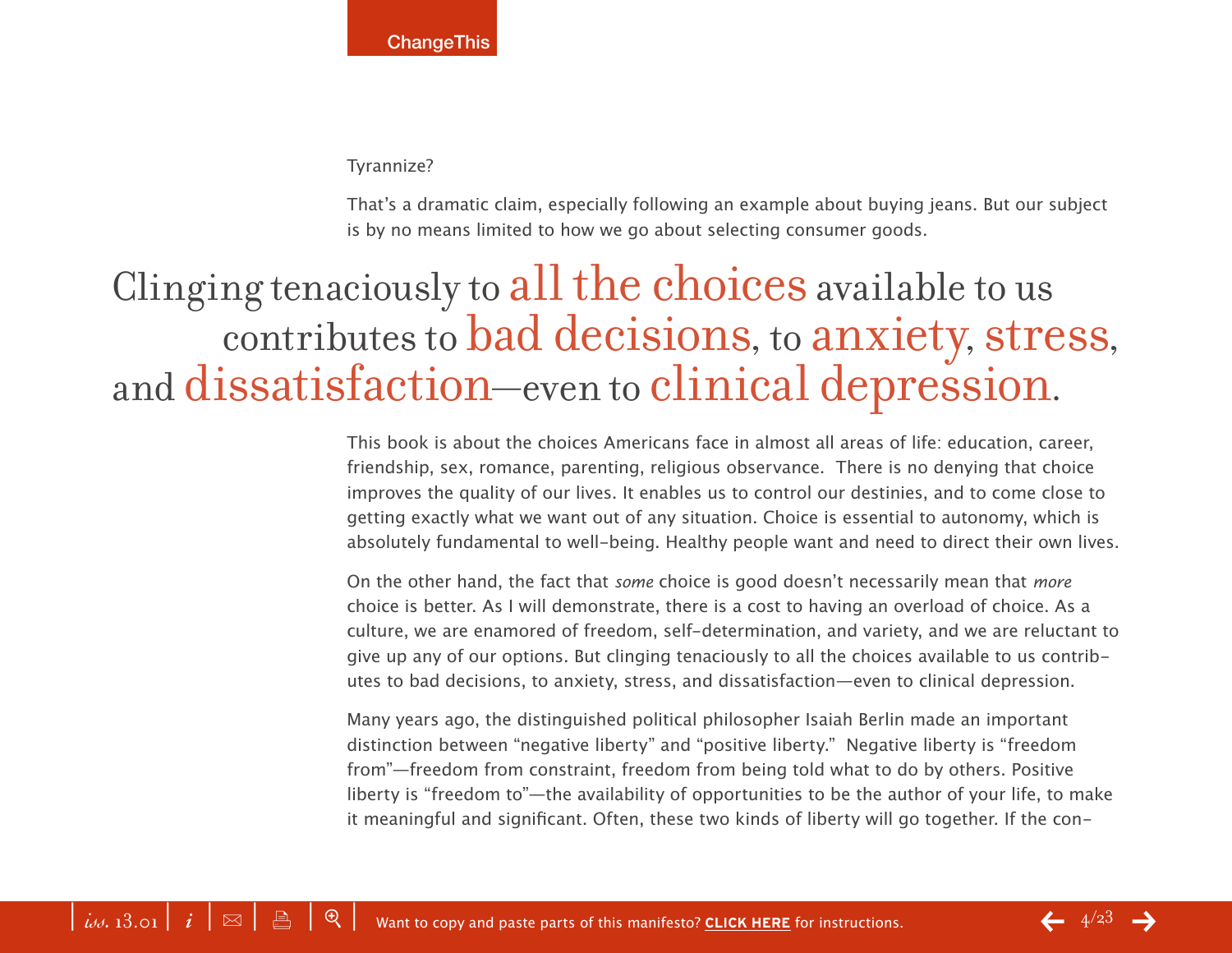straints people want "freedom from" are rigid enough, they won't be able to attain "freedom to." But these two types of liberty need not always go together.

# We make the most of our freedoms by learning to make good choices about the things that matter.

Economist and philosopher Amartya Sen has also examined the nature and importance of freedom and autonomy and the conditions that promote it. In his book, Development as Freedom, he distinguishes the importance of choice, in and of itself, from the functional role it plays in our lives. He suggests that instead of being fetishistic about freedom of choice, we should ask ourselves whether it nourishes us or deprives us, whether it makes us mobile or hems us in, whether it enhances self-respect or diminishes it, and whether it enables us to participate in our communities or prevents us from doing so. Freedom is essential to self-respect, public participation, mobility and nourishment, but not all choice enhances freedom. In particular, increased choice among goods and services may contribute little or nothing to the kind of freedom that counts. Indeed, it may impair freedom by taking time and energy we'd be better off devoting to other matters.

I believe that many modern Americans are feeling less and less satisfied even as their freedom of choice expands. This book is intended to explain why this is so and suggest what can be done about it.

Which is no small matter. The United States was founded on a commitment to individual freedom and autonomy, with freedom of choice as a core value. And yet it is my contention that we do ourselves no favor when we equate liberty too directly with choice, as if we necessarily increase freedom by increasing the number of options available.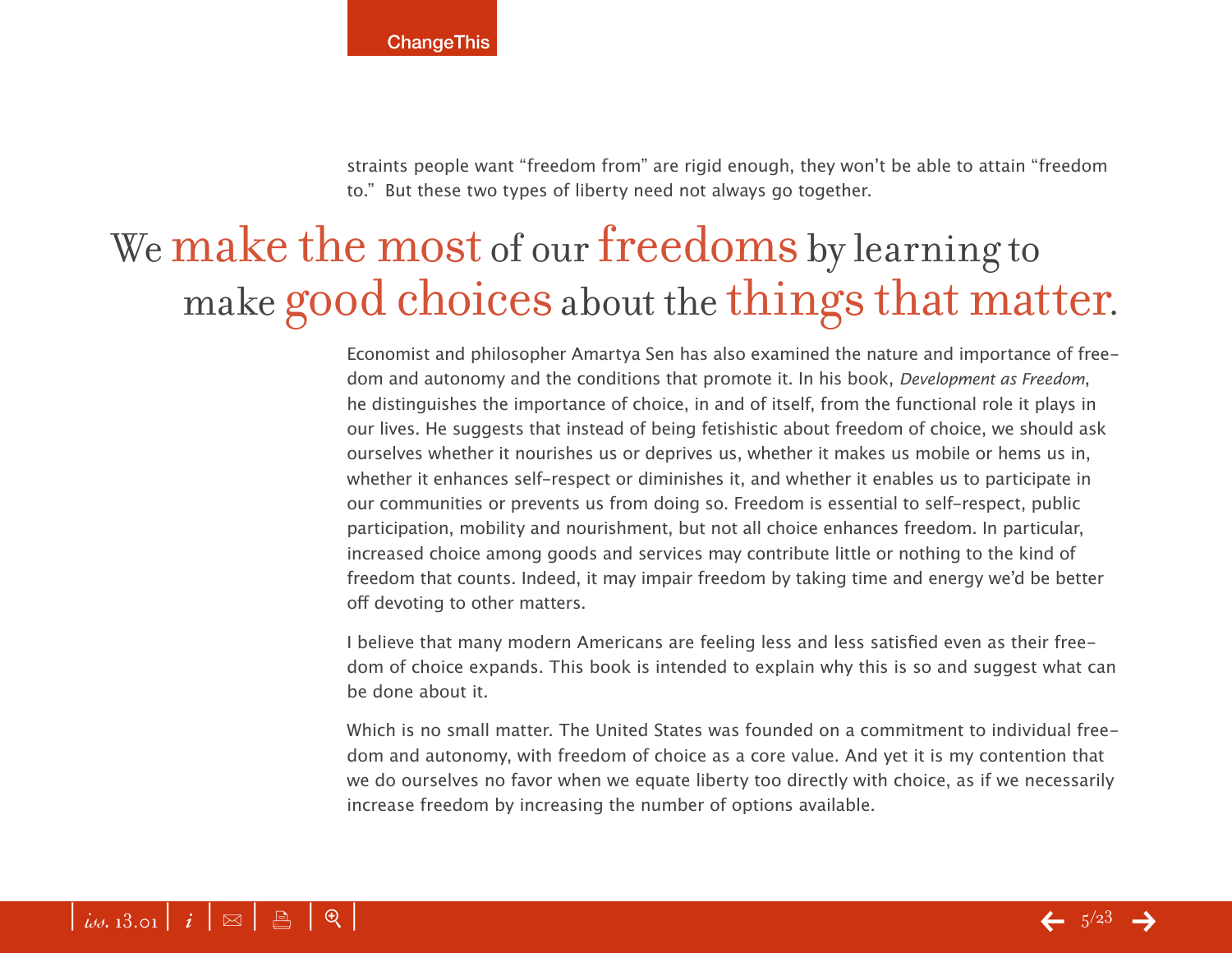Instead, I believe that we make the most of our freedoms by learning to make good choices about the things that matter, while at the same time, unburdening ourselves from too much concern about the things that don't.

Following that thread, Part I discusses how the range of choices people face every day has increased in recent years. Part II discusses how we choose, and shows how difficult and demanding it is to make wise choices. Choosing well is especially difficult for those determined to make only the best choices, individuals I refer to as "maximizers." Part III is about how and why choice can make us suffer. It asks whether increased opportunities for choice actually make people happier, and concludes that often they do not. It also identifies several psychological processes that explain why added options do not make people better off: adaptation, regret, missed opportunities, raised expectations, and feelings of inadequacy in comparison with others. It concludes with a suggestion that increased choice may actually contribute to the recent epidemic of clinical depression affecting much of the Western world. Finally, in Part IV, I offer a series of recommendations for taking advantage of what is positive, and avoiding what is negative, in our modern freedom of choice.

Throughout the book, you will learn about a wide range of research findings from psychologists, economists, market researchers, and decision scientists, all related to choice and decision making. There are important lessons to be learned from this research, some of them not so obvious, and others even counterintuitive. For example, I will argue that:

- **1.** We would be better off if we embraced certain voluntary constraints on our freedom of choice instead of rebelling against them.
- **2.** We would be better off seeking what was "good enough" instead of seeking the best (have you ever heard a parent say "I want only the ʻgood enough' for my kids"?)
- **3.** We would be better off if we lowered our expectations about the results of decisions.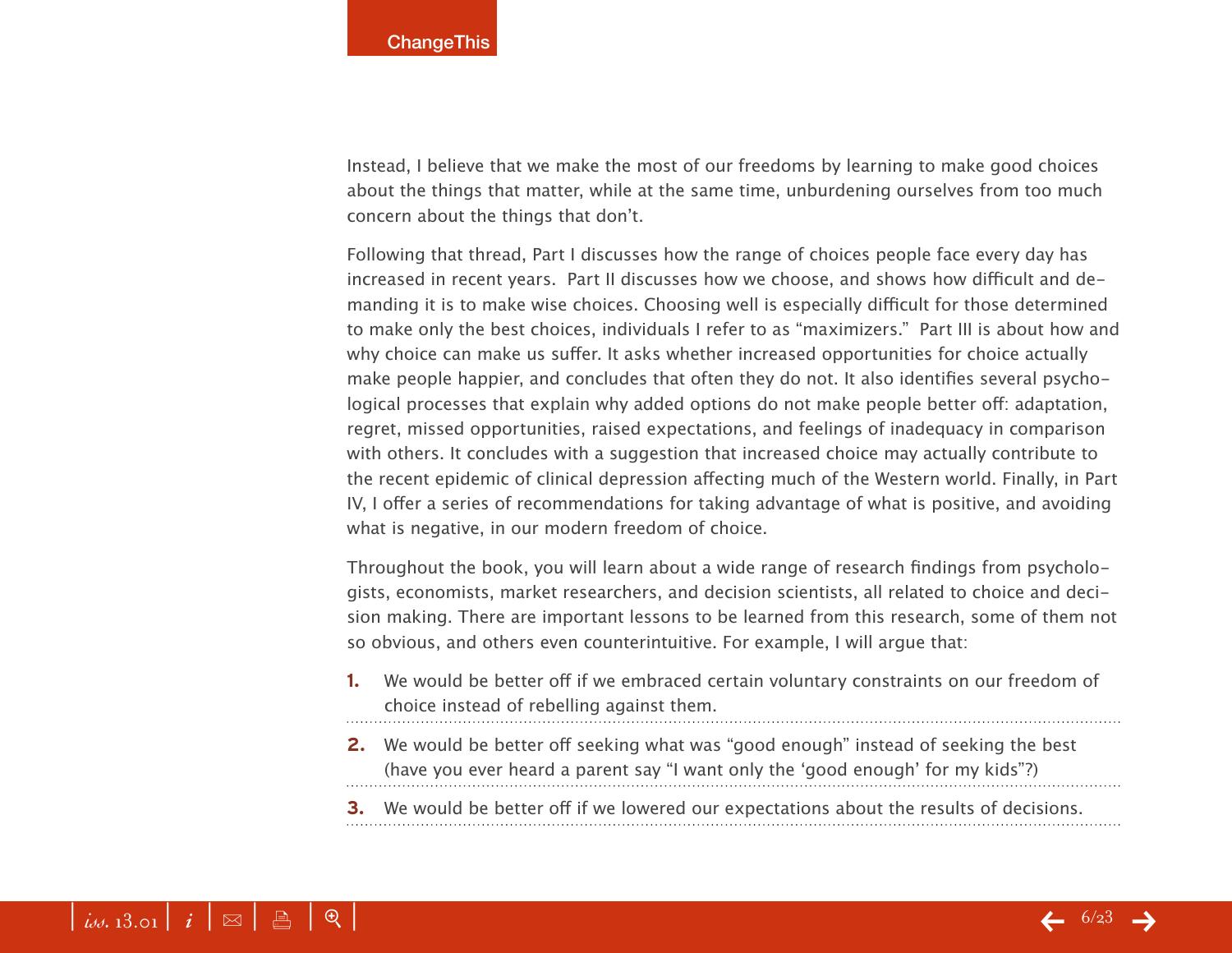

**4.** We would be better off if the decisions we made were non-reversible.

**5.** We would be better off if we paid less attention to what others around us were doing.

These conclusions fly in the face of conventional wisdom that the more choices people have, the better off they are, that the best way to get good results is to have very high standards, and that it's always better to have a way to back out of a decision than not. What I hope to show is that the conventional wisdom is wrong, at least when it comes to what satisfies us in the decisions we make.

As I mentioned, we will examine choice overload as it affects a number of areas in human experience that are far from trivial. But to build the case for what I mean by "overload," we will start at the bottom of the hierarchy of needs and work our way up. We'll begin by doing some more shopping.

### **CHAPTER 1. LET'S GO SHOPPING**

### A Day at the Supermarket

Scanning the shelves of my local supermarket, recently, I found 85 different varieties and brands of crackers. As I read the packages, I discovered that some brands had sodium, others didn't. Some were fat-free, others weren't. They came in big boxes and small ones. They came in normal size and bite size. There were mundane saltines and exotic and expensive imports.

My neighborhood supermarket is not a particularly large store, and yet next to the crackers were 285 varieties of cookies. Among chocolate chip cookies, there were 21 options. Among "goldfish" (I don't know whether to count them as cookies or crackers), there were 20 different varieties to choose from.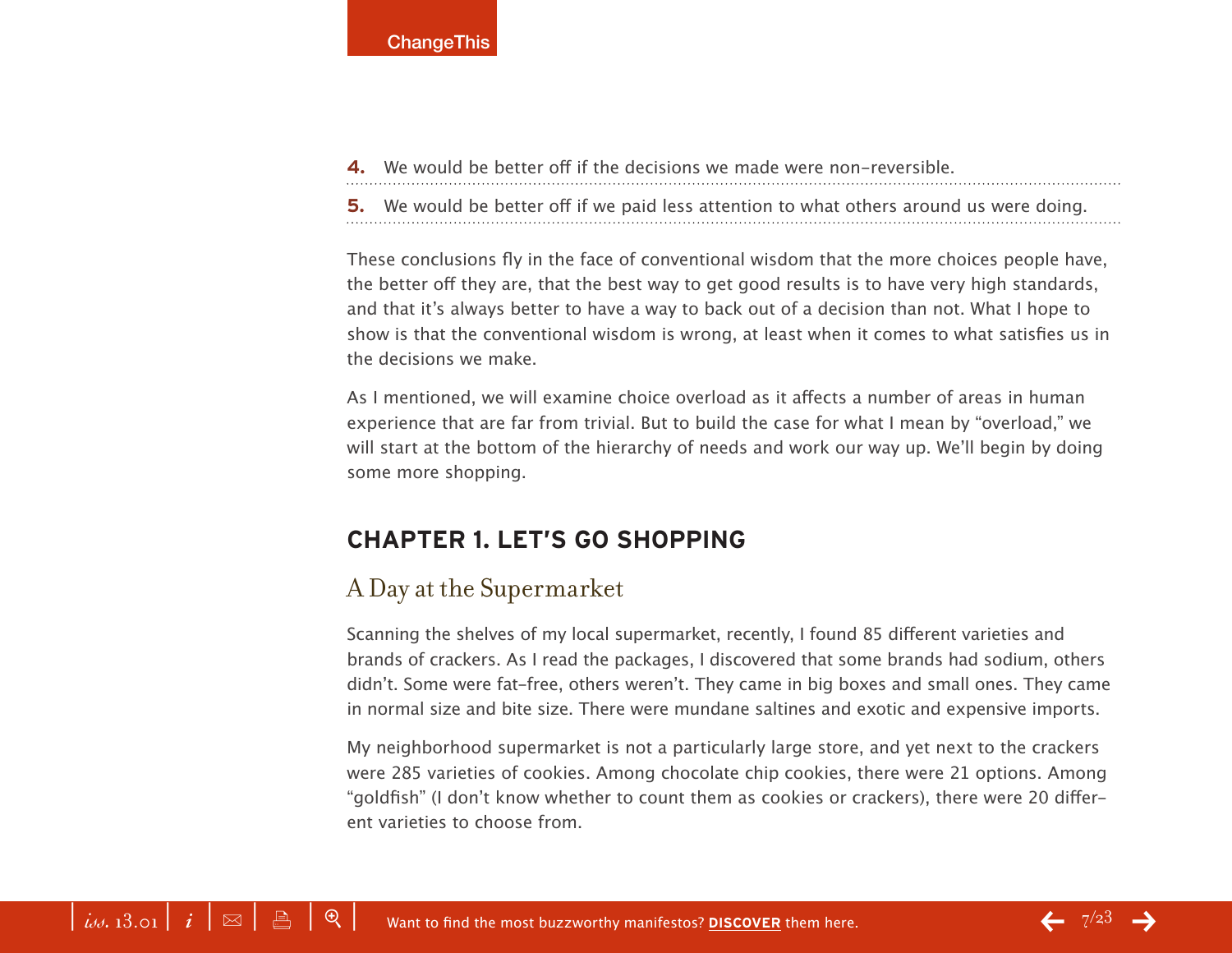Across the aisle were juices—13 "sports drinks," 65 "box drinks" for kids, 85 other flavors and brands of juices, and 75 iced teas and adult drinks. I could get these tea drinks sweetened (sugar or artificial sweetener), lemoned, and flavored.

## My neighborhood supermarket is not a particularly large store, and yet next to the crackers, were 285 varieties of cookies.

Next, in the snack aisle, there were 95 options in all—chips (taco and potato, ridged and flat, flavored and unflavored, salted and unsalted, high fat, low fat, no fat), pretzels, and the like, including a dozen varieties of "Pringles." Nearby was seltzer, no doubt to wash down the snacks. Bubbled water was displayed in at least 15 flavors.

In the pharmaceutical aisles, I found 61 varieties of sun tan oil and sunblock, and 80 different pain relievers—aspirin, acetaminophen, ibuprofin, 350 milligrams or 500 milligrams, caplets, capsules, and tablets, coated or uncoated. There were 40 options for toothpaste, 150 lipsticks, 75 eyeliners and 90 colors of nail polish from one brand alone. There were 116 kinds of skin cream, and 360 types of shampoo, conditioner, gel, and mousse. Next to them were 90 different cold remedies and decongestants. Finally, there was dental floss. Waxed and unwaxed, flavored and unflavored, offered in a variety of thicknesses.

Returning to the food shelves, I could choose from among 230 soup offerings, including 29 different chicken soups. There were 16 varieties of instant mashed potatoes, 75 different instant gravies, 120 different pasta sauces. Among the 175 different salad dressings were 16 "Italian" dressings, and if none of them suited me, I could choose from 15 extra-virgin olive oils and 42 vinegars and make my own. There were 275 varieties of cereal, including 24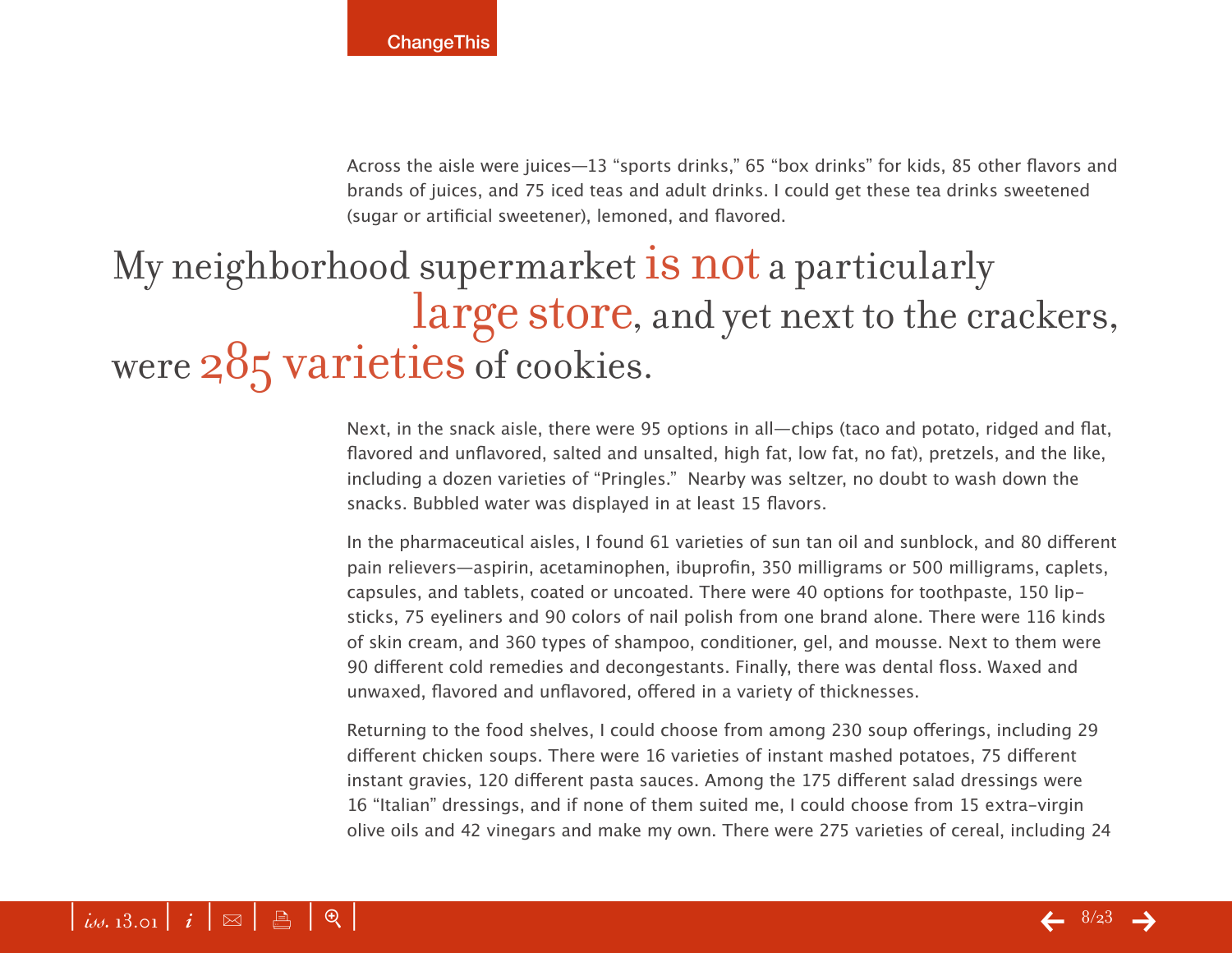oatmeal options and 7 "Cheerio" options. Across the aisle were 64 different kinds of barbecue sauce and 175 types of teabags.

Heading down the homestretch, I encountered 22 types of frozen waffles. And just before the checkout (paper or plastic; cash or credit or debit), there was a salad bar that offered 55 different items.

# Consumers tend to return to the products they usually buy, not even noticing  $75\%$  of the items competing for their attention and their dollars.

This brief tour of one modest store barely suggests the bounty that lies before today's middle class consumer. I left out the fresh fruits and vegetables (organic, semi-organic, and regular old fertilized and pesticized), the fresh meats, fish, and poultry (free-range, organic chicken or penned-up chicken, skin on or off, whole or in pieces, seasoned or unseasoned, stuffed or empty), the frozen foods, the paper goods, the cleaning products, and on and on and on.

A typical supermarket carries more than 30,000 items. That's a lot to choose from. And more than 20,000 new products hit the shelves every year, almost all of them doomed to failure.

Comparison shopping to get the best price adds still another dimension to the array of choices, so that if you were a truly careful shopper, you could spend the better part of a day just to select a box of crackers, as you worried about price, flavor, freshness, fat, sodium, and calories. But who has the time to do this? Perhaps that's the reason consumers tend to return to the products they usually buy, not even noticing 75% of the items competing for their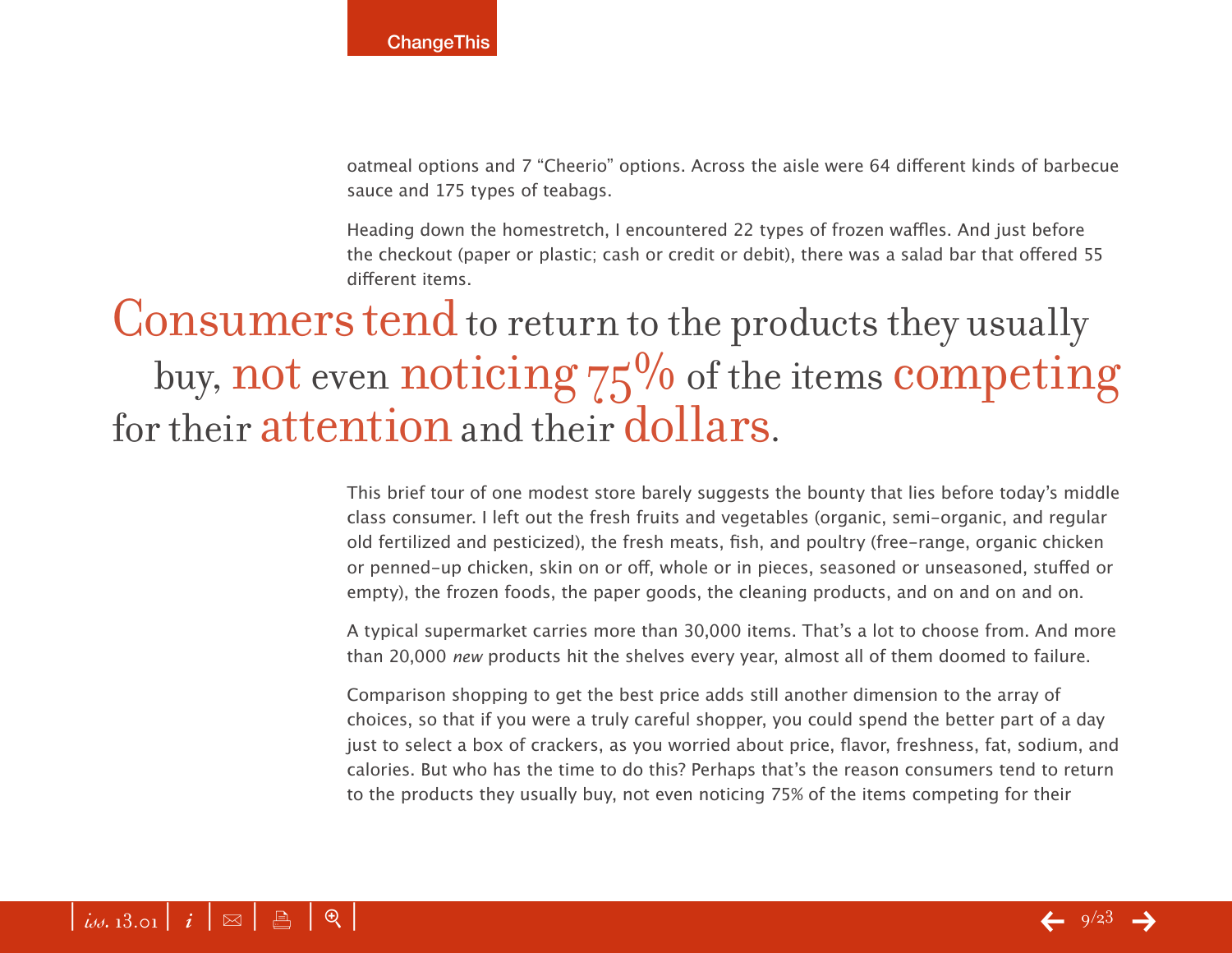attention and their dollars. Who but a professor doing research would even stop to consider that there are almost 300 different cookie options to choose among?

Supermarkets are unusual as repositories for what are called "non-durable goods," goods that are quickly used and replenished. So buying the wrong brand of cookies doesn't have significant emotional or financial consequences. But in most other settings, people are out to buy things that cost more money, and that are meant to last. And here, as the number of options increases, the psychological stakes rise accordingly.

### Shopping for Gadgets

Continuing my mission to explore our range of choices, I left the supermarket and stepped into my local consumer electronics store. Here I discovered:

- 45 different car stereo systems, with 50 different speaker sets to go with them.
- 42 different computers, most of which can be customized in various ways.
- 27 different printers to go with the computers.
- 110 different televisions, offering high definition, flat screen, varying screen sizes and features, and various levels of sound quality.
- 30 different VCRs and 50 different DVD players.
- 20 video cameras.
- 85 different telephones, not counting the cellular phones.
- 74 different stereo tuners, and 55 CD players, and 32 tape players, and 50 sets of speakers. Given that these components can be mixed and matched in every possible way, that provides the opportunity to create 6,512,000 different stereo systems.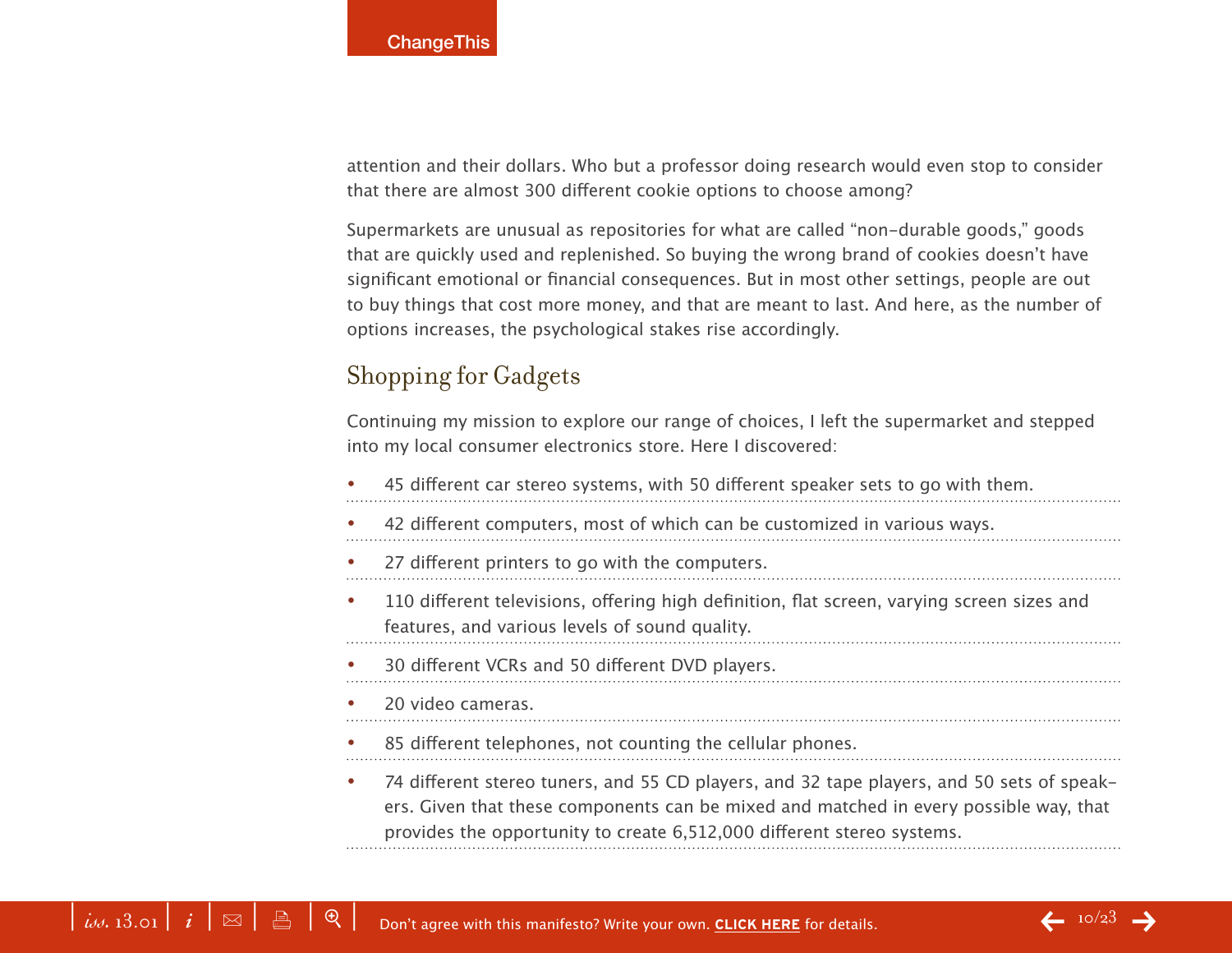And if you don't have the budget or the stomach for configuring your own stereo system, there are 63 small, integrated systems to choose from.

Unlike supermarket products, those in the electronics store don't get used up so fast. If we make a mistake, we either have to live with it or return it and go through the difficult choice process all over again. Also, we really can't rely on habit to simplify our decision, because we don't buy stereo systems every couple of weeks and because technology changes so rapidly that chances are that our last model won't exist when we go out to replace it. At these prices, choices begin to have serious consequences.

### Shopping By Mail

My wife and I receive about 20 catalogs a week in the mail. We get catalogs for clothes, luggage, housewares, furniture, kitchen appliances, gourmet food, athletic gear, computer equipment, linens, bathroom furnishings, and unusual gifts, plus a few that are hard to classify. These catalogs spread like a virus—once you're on the mailing list for one, dozens of others seem to follow. Buy one thing from a catalog and your name starts to spread from one mailing list to another. From one month alone, I have 25 clothing catalogs sitting on my desk. Opening just one of them, a summer catalog for women, we find:

- 19 different styles of women's T-shirts, each available in 8 different colors.
- 10 different styles of shorts, each available in 8 colors.
- 8 different styles of chinos, available in between 6 and 8 colors.
- 7 different styles of jeans, each available in 5 colors.
- Dozens of different styles of blouses and pants, each available in multiple colors.
- 9 different styles of thongs, each available in 5 or 6 colors.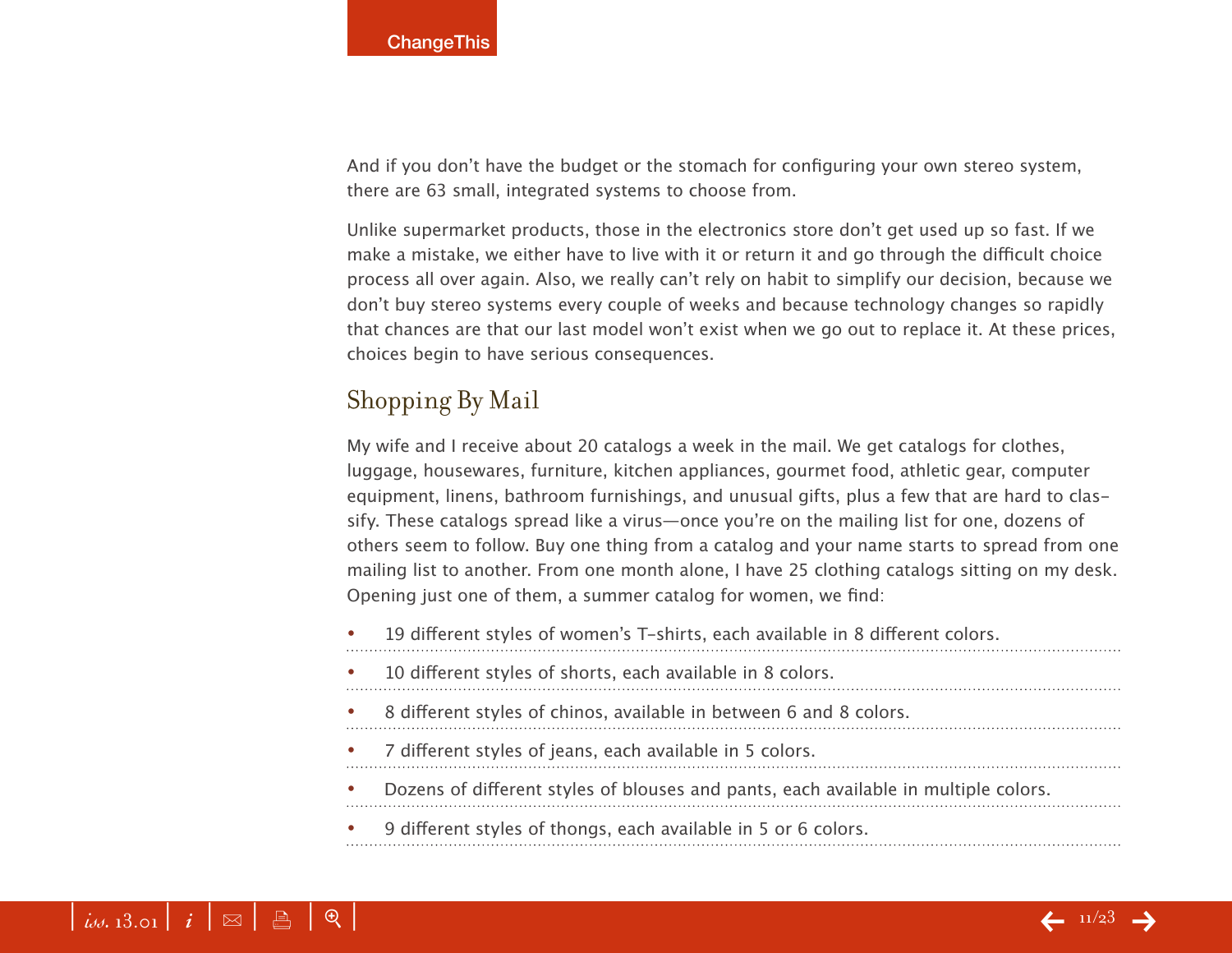- And then there are bathing suits—fifteen one piece suits and among two piece suits:
- 7 different styles of top, each in about 5 colors, combined with
- 5 different styles of bottom, each in about 5 colors, to give women a total of
- 875 different "make your own two-piece" possibilities.

### Shopping for Knowledge

These days, a typical college catalog has more in common with the one from J. Crew than you might think. Most liberal arts colleges and universities now embody a view that celebrates freedom of choice above all else, and the modern university is a kind of intellectual shopping mall.

A century ago, a college curriculum entailed a largely fixed course of study, with a principal goal of educating people in their ethical and civic traditions. Education was not just about learning a discipline—it was a way of raising citizens with common values and aspirations. Often the capstone of a college education was a course taught by the college president, a course that integrated the various fields of knowledge to which the students had been exposed. But more important, this course was intended to teach students how to use their college education to live a good and an ethical life, both as individuals and as members of society.

This is no longer the case. Now there is no fixed curriculum, and no single course is required of all students. There is no attempt to teach people how they should live, for who is to say what a good life is? When I went to college, 35 years ago, there were almost two years worth of general education requirements that all students had to complete. We had some choices among courses that met those requirements, but they were rather narrow. Almost every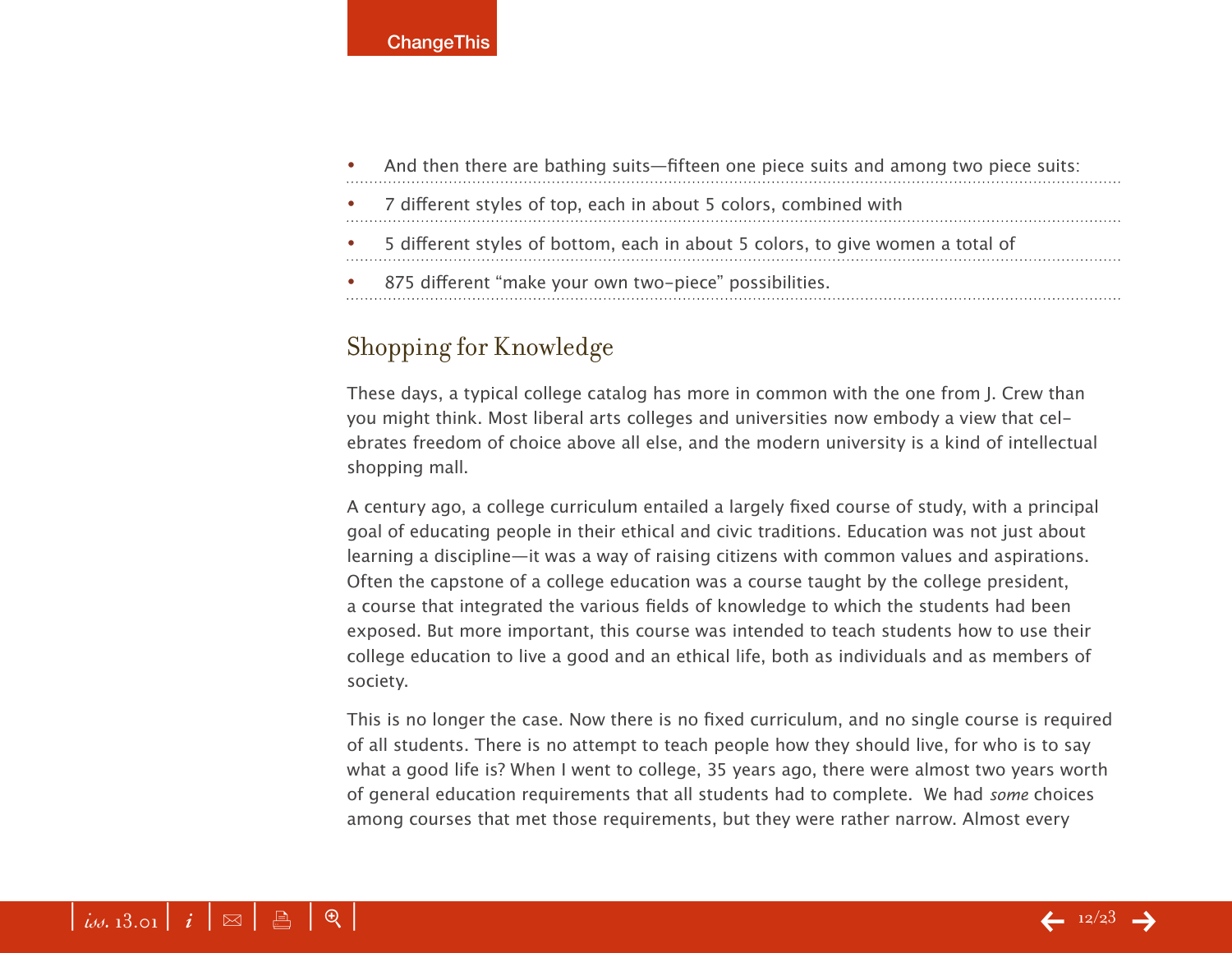department had a single, freshman-level introductory course that prepared the student for more advanced work in the department. You could be fairly certain, if you ran into a fellow student you didn't know, that the two of you would have at least a year's worth of courses in common to discuss.

# Students come and go in and out of classes just as browsers go in and out of stores in a mall.

Today, the modern institution of higher learning offers a wide array of different "goods" and allows, even encourages, students—the "customers"—to shop around until they find what they like. Individual customers are free to "purchase" whatever bundles of knowledge they want, and the university provides whatever its customers demand. In some rather prestigious institutions, this shopping mall view has been carried to an extreme. In the first few weeks of classes, students sample the merchandise. They go to a class, stay ten minutes to see what the professor is like, then walk out, often in the middle of the professor's sentence, to try another class. Students come and go in and out of classes just as browsers go in and out of stores in a mall. "You've got ten minutes," the students seem to be saying, "to show me what you've got. So give it your best shot."

About 20 years ago, somewhat dismayed that their students no longer shared enough common intellectual experiences, the Harvard faculty revised its general education requirements to form a "core curriculum." Students now take at least one course in each of seven different broad areas of inquiry. Among those areas, there are a total of about 220 courses from which to choose. "Foreign Cultures" has 32, "Historical Study" has 44, "Literature and the Arts" has 58, "Moral Reasoning" has 15, as does "Social Analysis," "Quantitative Reasoning" has 25, and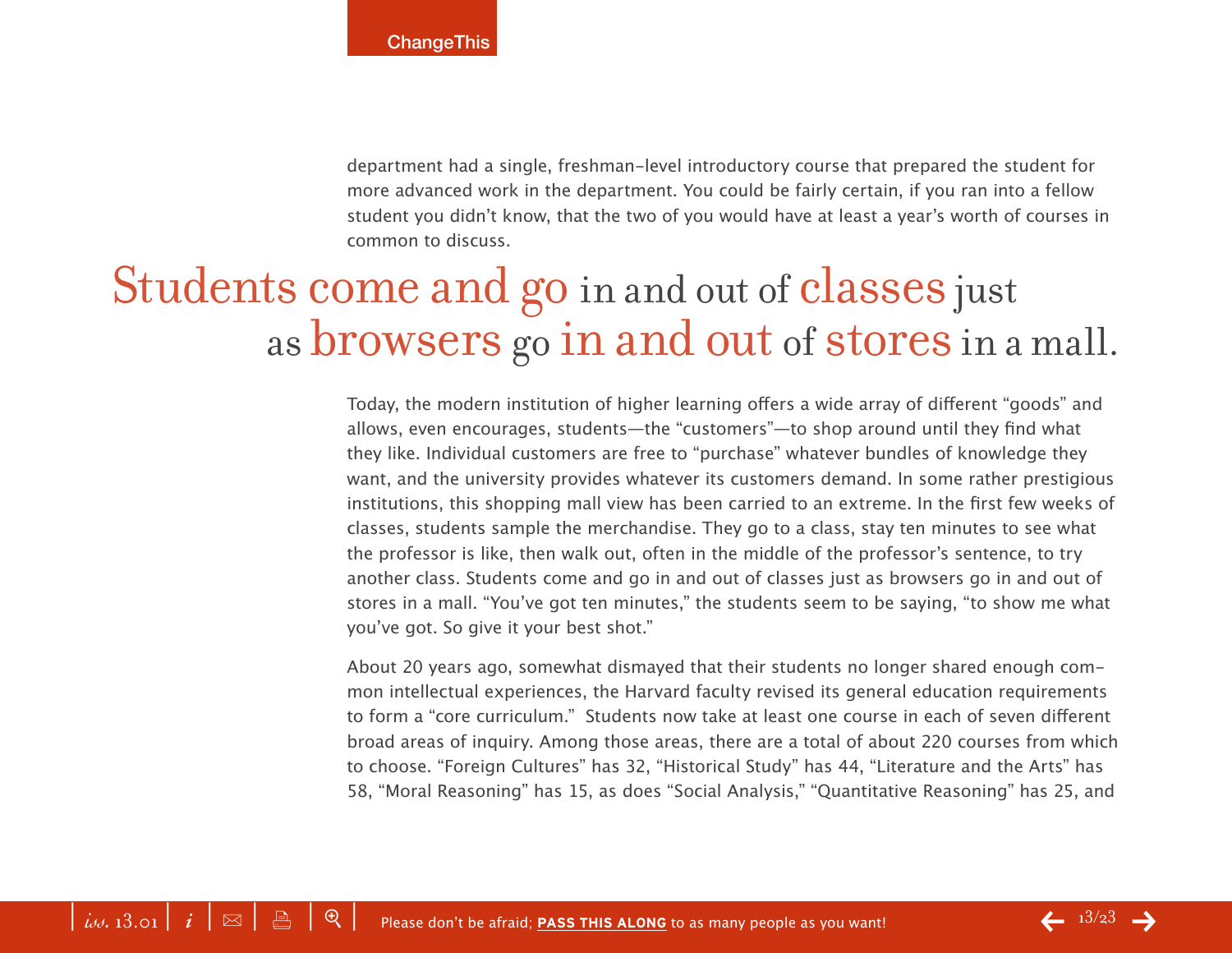"Science" has 44. What are the odds that two random students who bump into each other will have courses in common?

At the advanced end of the curriculum, Harvard offers about 40 majors. For students with interdisciplinary interests, these can be combined into an almost endless array of joint majors. And if that doesn't do the trick, students can create their own degree plan.

And Harvard is not unusual. Princeton offers its students a choice of 350 courses from which to satisfy its general education requirements. Stanford, which has a larger student body, offers even more. Even at my small school, Swarthmore College, with only 1350 students, we offer about 120 courses to meet our version of the general education requirement, from which students must select nine. And though I have mentioned only extremely selective, private institutions, don't think that the range of choices they offer is peculiar to them. Thus, at Penn State, for example, liberal arts students can choose from over 40 majors, and from hundreds of courses intended to meet general education requirements.

There are many benefits to these expanded educational opportunities. The traditional values and traditional bodies of knowledge transmitted from teachers to students in the past were constraining and often myopic. Until very recently, important ideas reflecting the values, insights, and challenges of people from different traditions and cultures had been systematically excluded from the curriculum. The tastes and interests of the idiosyncratic students had been stifled and frustrated. In the modern university, each individual student is free to pursue almost any interest, without having to be harnessed to what his intellectual ancestors thought was worth knowing. But this freedom may come at a price. Now, students are required to make choices about education that may affect them for the rest of their lives. And they are forced to make these choices at a point in their intellectual development when they may lack the resources to make them intelligently.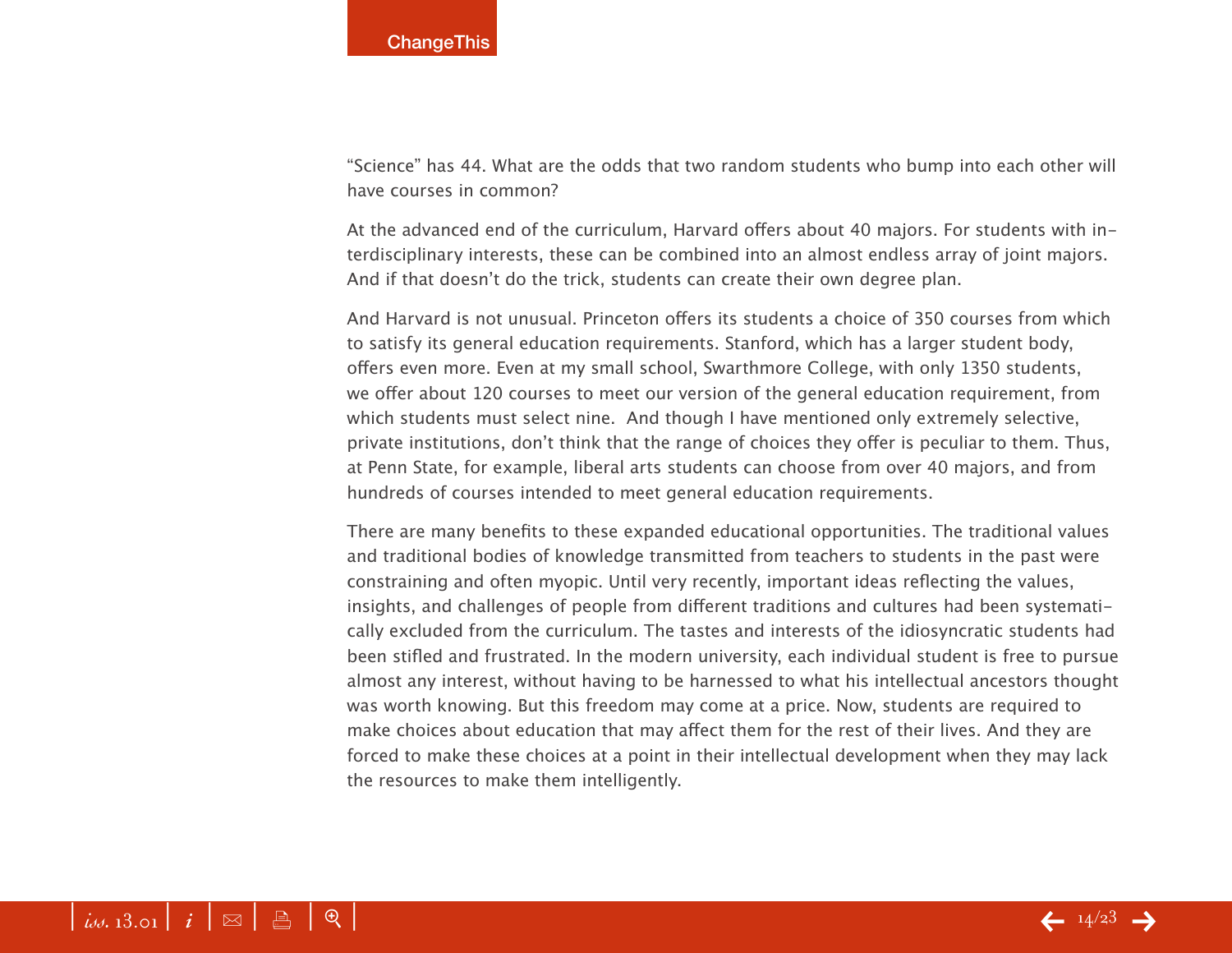### Shopping for Entertainment

Before the advent of cable, American television viewers had the three networks from which to choose. In large cities, there were up to a half dozen additional local stations. When cable first came on the scene, it's primary function was to provide better reception. Then, new stations appeared, slowly at first but more rapidly as time went on. Now, there are 200 or more (my cable provider offers 270), not counting the on-demand movies we can obtain with just a phone call. If 200 options aren't enough, there are special subscription services that allow you to watch any football game being played by a major college anywhere in the country. And who knows what the cutting edge technology will bring us tomorrow.

But what if, with all these choices, we find ourselves in the bind of wanting to watch two shows broadcast in the same time slot? Thanks to VCRs, that's no longer a problem. Watch one, and tape one for later. Or for the real enthusiasts among us, there are "picture-in-picture" TVs that allow us to watch two shows at the same time.

And all of this is nothing compared to the major revolution in TV watching that is now at our doorstep. Those programmable, electronic boxes like TiVo enable us, in effect, to create our own TV stations. We can program those devices to find exactly the kinds of shows we want, and to cut out the commercials, the promos, the lead-ins, and whatever else we find annoying. And the boxes can "learn" what we like and then "suggest" to us programs that we may not have thought of. We can now watch whatever we want, whenever we want to. We don't have to schedule our TV time. We don't have to look at the TV page in the newspaper. Middle of the night or early in the morning—no matter when that old movie is on, it's available to us exactly when we want it.

So the TV experience is now the very essence of choice without boundaries. In a decade or so, when these boxes are in everybody's home, it's a good bet that when folks gather around the water cooler to discuss last night's big TV events, no two of them will have watched the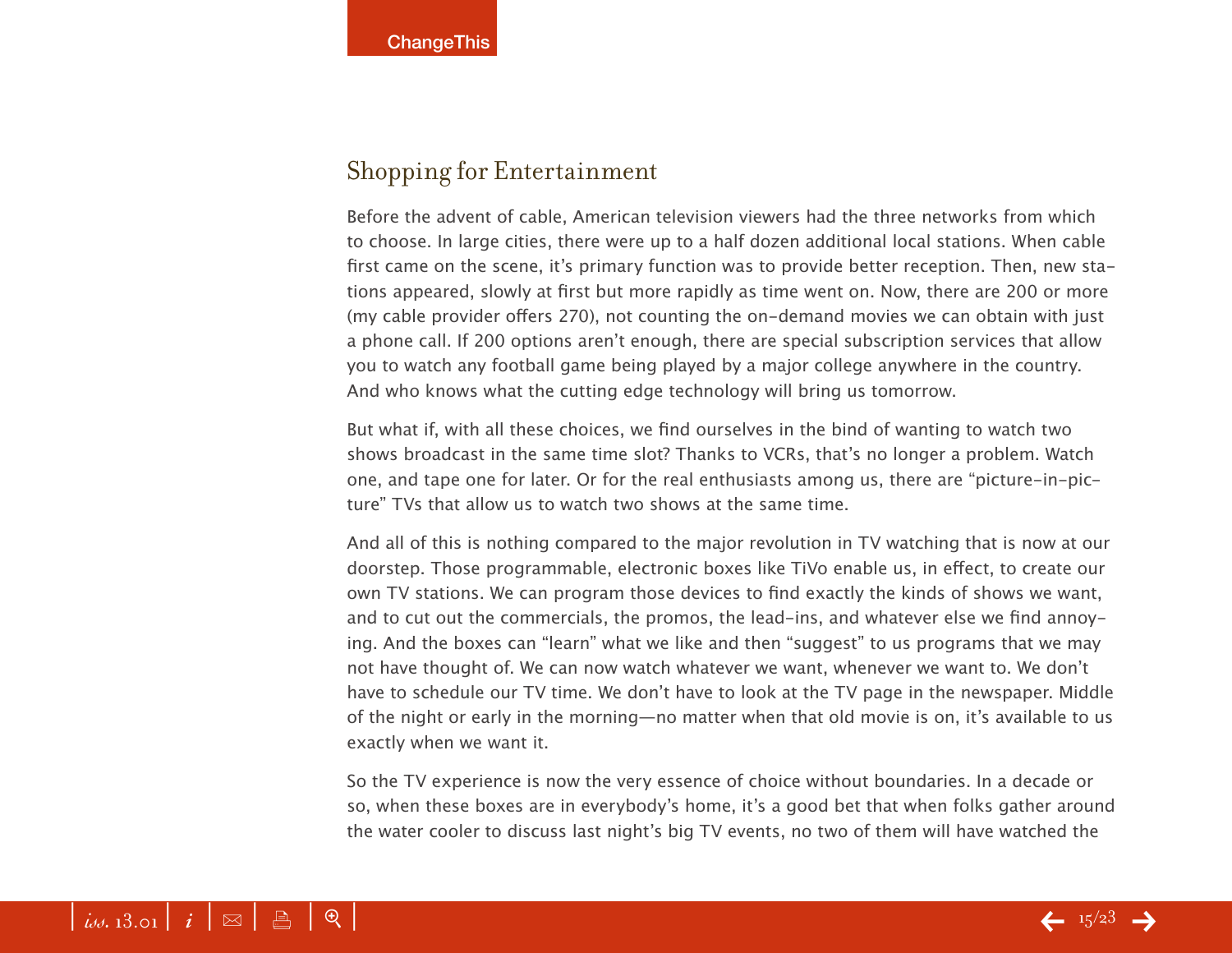same shows. Like the college freshmen struggling in vain to find a shared intellectual experience, American TV viewers will be struggling to find a shared TV experience.

### But Is Expanded Choice Good or Bad?

Americans spend more time shopping than members of any other society. Americans go to shopping centers about once a week, more often than they go to houses of worship, and Americans now have more shopping centers than high schools. In a recent survey, 93% of teenage girls surveyed said that shopping was their favorite activity. Mature women also say they like shopping, but working women say that shopping is a hassle, as do most men. When asked to rank the pleasure they get from various activities, grocery shopping ranks next to last, and other shopping fifth from the bottom. And the trend over recent years is downward. Apparently, people are shopping more now but enjoying it less.

There is something puzzling about these findings. It's not so odd, perhaps, that people spend more time shopping than they used to. With all the options available, picking what you want takes more effort. But why do people enjoy it less? And if they do enjoy it less, why do they keep doing it? If we don't like shopping at the supermarket, for example, we can just get it over with, and buy what we always buy, ignoring the alternatives. Shopping in the modern supermarket demands extra effort only if we're intent on scrutinizing every possibility and getting the best thing. And for those of us who shop in this way, increasing options should be a good thing, not a bad one.

And this, indeed, is the standard line among social scientists who study choice. If we're rational, they tell us, added options can only make us better off as a society. Those of us who care will benefit, and those of us who don't care can always ignore the added options. This view seems logically compelling; but empirically, it isn't true.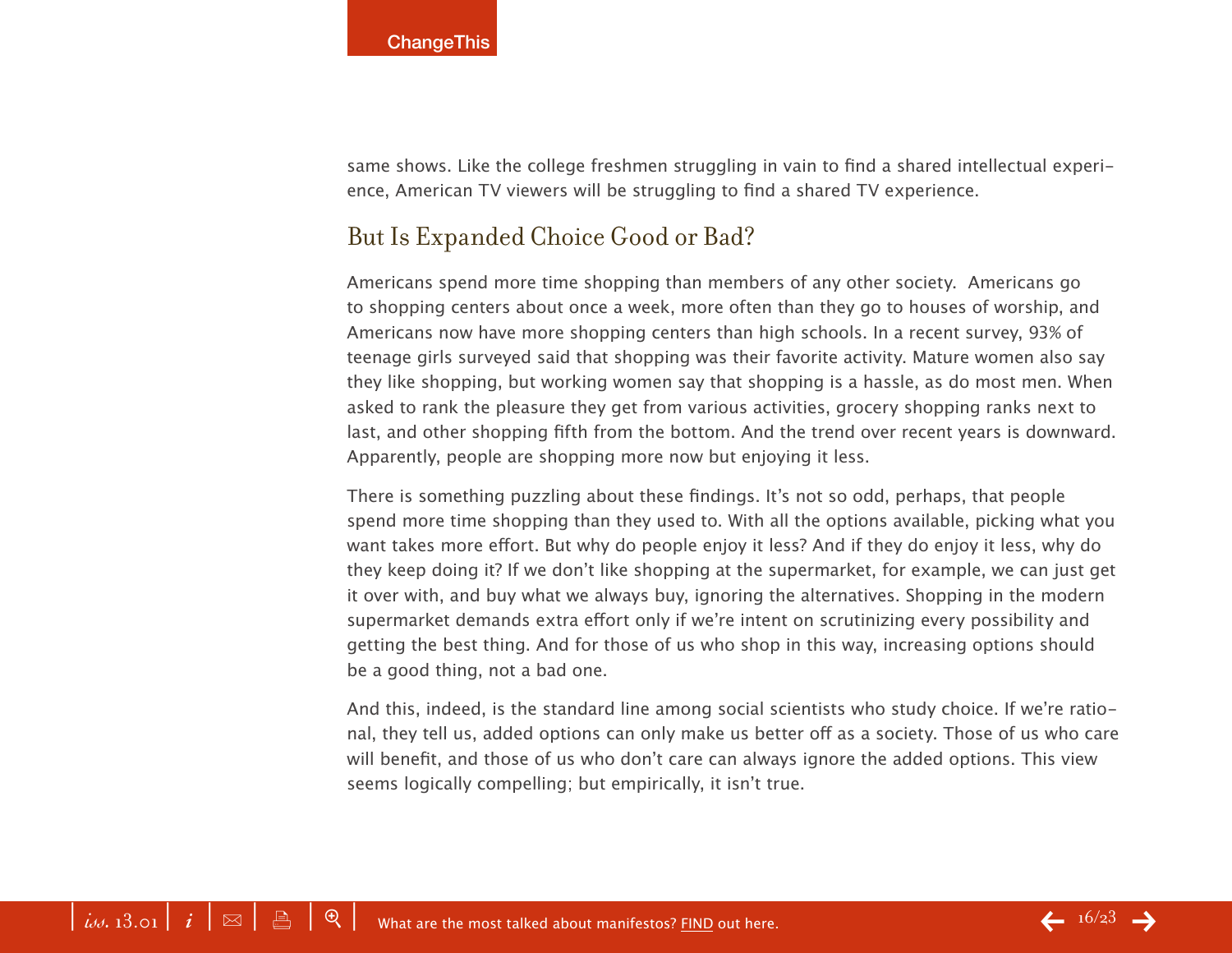A recent series of studies, titled "When Choice Is Demotivating," provides the evidence. One study was set in a gourmet food store in an upscale community where, on weekends, the owners commonly set up sample tables of new items. When researchers set up a display featuring a line of exotic, high-quality jams, customers who came by could taste samples, and they were given a coupon for a dollar off if they bought a jar. In one condition of the study, six varieties of the jam were available for tasting. In another, 24 varieties were available. In either case, the entire set of 24 varieties was available for purchase. The large array of jams attracted more people to the table than the small array, though in both cases people tasted about the same number of jams on average. When it came to buying, however, a huge difference became evident. Thirty percent of people exposed to the small array of jams actually bought a jar; only 3% of those exposed to the large array of jams did so.

# Those of us who care will benefit, and those of us who don't care can always ignore the added options.

In a second study, this time in the laboratory, college students were asked to evaluate a variety of gourmet chocolates, in the guise of a marketing survey. The students were then asked which chocolate—based on description and appearance—they would choose for themselves. Then they tasted and rated that chocolate. Finally, in a different room, the students were offered a small box of the chocolates in lieu of cash as payment for their participation. For one group of students, the initial array of chocolates numbered six, and for the other, it numbered 30. The key results of this study were that the students faced with the small array were more satisfied with their tasting than those faced with the large array. In addition, they were four times as likely to choose chocolate rather than cash as compensation for their participation.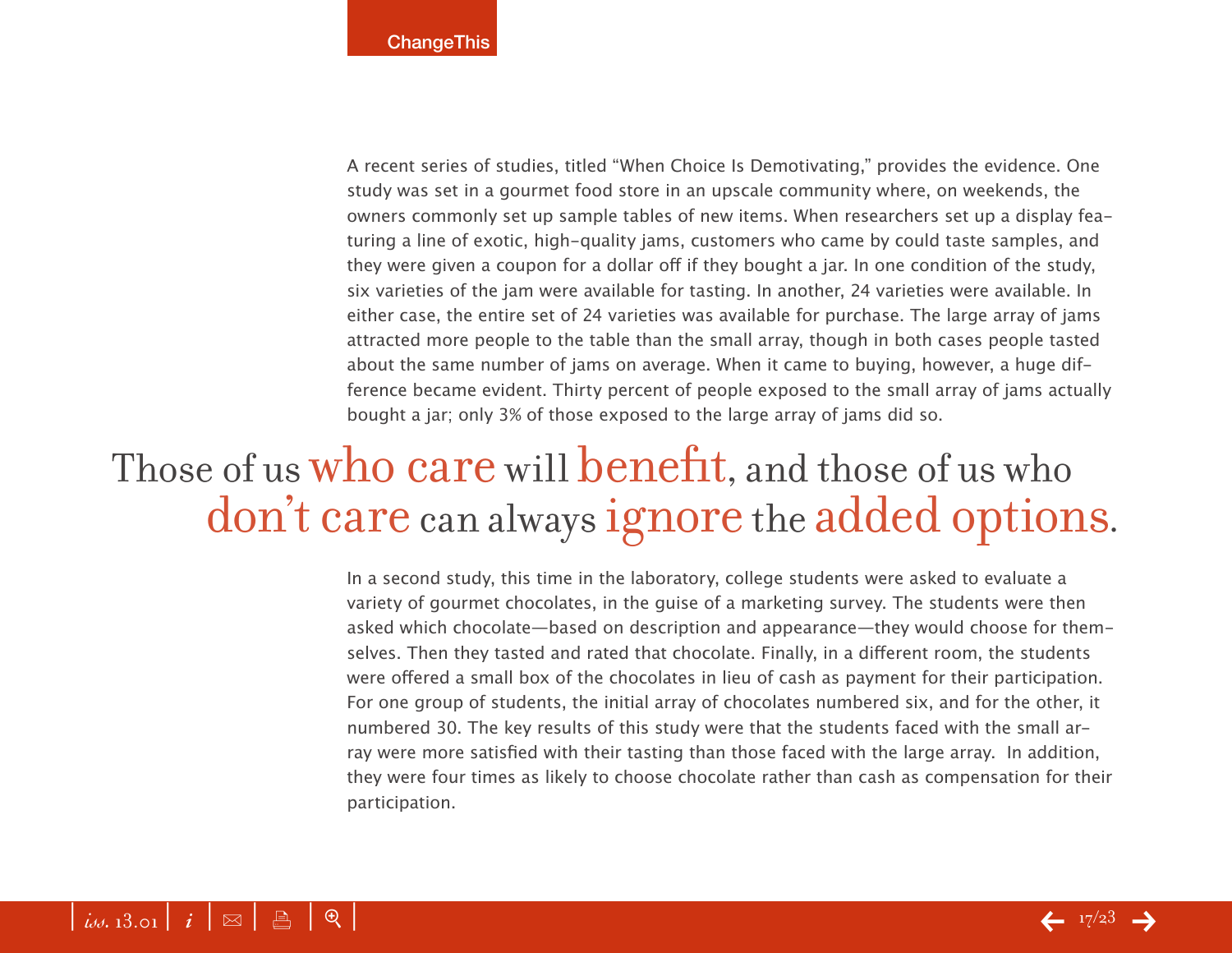The authors of the study speculated about several explanations for these results. A large array of options may discourage consumers because it forces an increase in the effort that goes into making a decision. So consumers decide not to decide, and don't buy the product. Or if they do, the effort that the decision requires detracts from the enjoyment derived from the results. Also, a large array of options may diminish the attractiveness of what people *actually* choose, the reason being that thinking about the attractions of some of the unchosen options detracts from the pleasure derived from the chosen one. I will be examining these and other possible explanations throughout the book. But for now, the puzzle we began with remains: why can't people just ignore many or some of the options, and treat a 30-option array as if it were a 6-option array?

# Alarge array of options may discourage consumers because it forces an increase in the effort that goes into making a decision.

There are several possible answers. First, an industry of marketers and advertisers make products difficult or impossible to ignore. They are in our faces all the time. Second, we have a tendency to look around at what others are doing and use them as a standard of comparison. If the person sitting next to me on an airplane is using an extremely light, compact laptop computer with a large, crystal clear screen, the choices for me as a consumer have just been expanded, whether I want them to be or not. Third, we may suffer from what economist Fred Hirsch referred to as the "tyranny of small decisions." We say to ourselves, "let's go to one more store," or "let's look at one more catalog," and not "let's go to all the stores," or "let's look at all the catalogs." It always seems easy to add just one more item to the array that is already being considered. So we go from six options to 30, one option at a time. By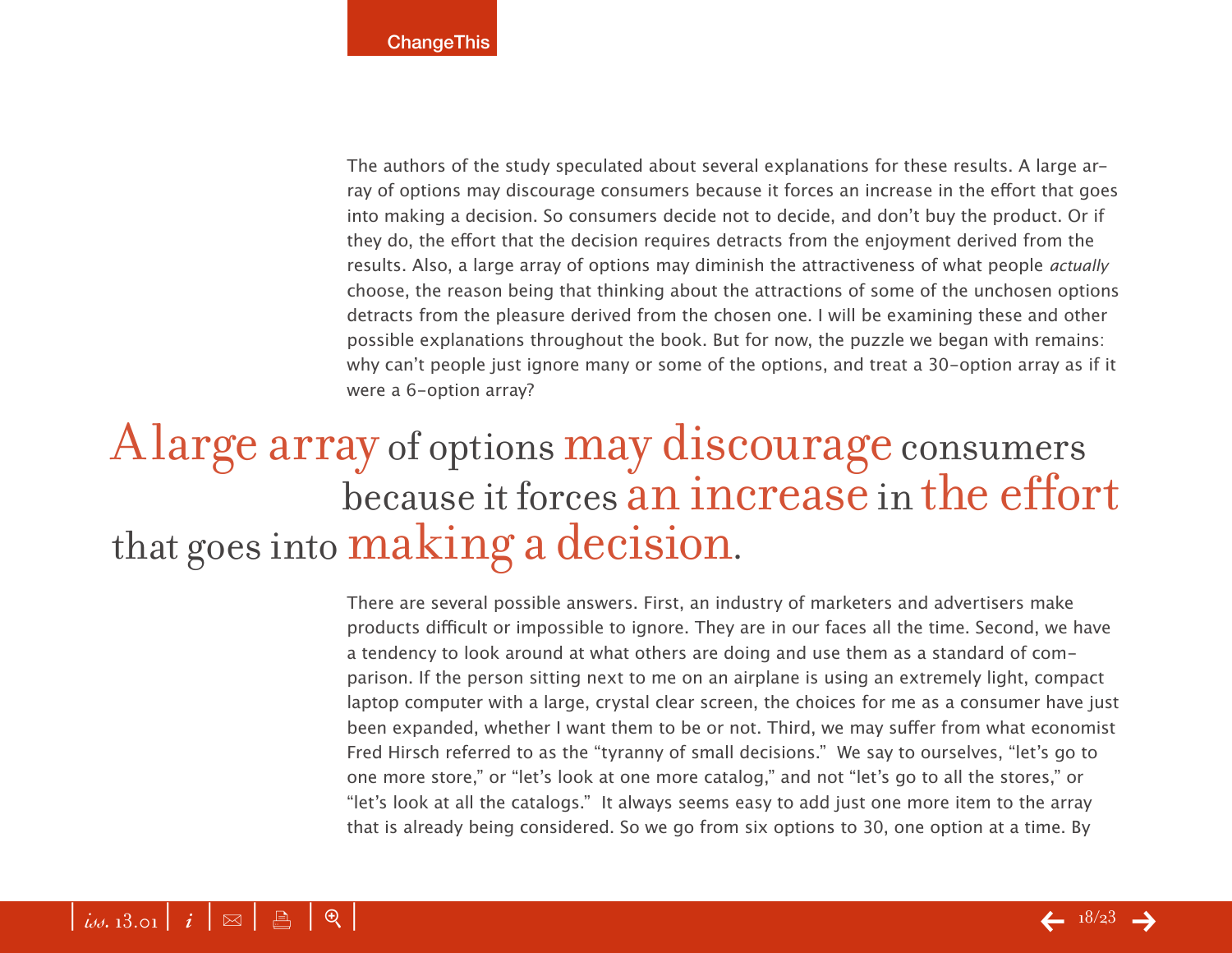the time we're done with our search, we may look back in horror at all the alternatives we've considered and discarded along the way.

# Our culture sanctifies freedom of choice so profoundly that the benefits of infinite options seem self-evident.

But what I think is most important is that people won't ignore alternatives if they don't realize that too many alternatives can create a problem. And our culture sanctifies freedom of choice so profoundly that the benefits of infinite options seem self-evident. When experiencing dissatisfaction or hassle on a shopping trip, consumers are likely to blame it on something else—surly salespeople, traffic jams, high prices, items out of stock—anything but the overwhelming array of options.

Nonetheless, certain indicators pop up occasionally that signal discontent with this trend. There are now several books and magazines devoted to what is called the "voluntary simplicity" movement. Its core idea is that we have too many choices, too many decisions, too little time to do what is really important.

Unfortunately, I'm not sure that people attracted to this movement think about "simplicity" in the same way I do. Recently I opened a magazine called Real Simple to find something of a simplicity credo. It said that "at the end of the day, we're so caught up in doing, there's no time to stop and think. Or to take care of our own wants and needs." Real Simple, it is claimed, "offers actionable solutions to simplify your life, eliminate clutter, and help you focus on what you want to do, not what you have to do." Taking care of our own "wants" and focusing on what we "want" to do does not strike me as a solution to the problem of too much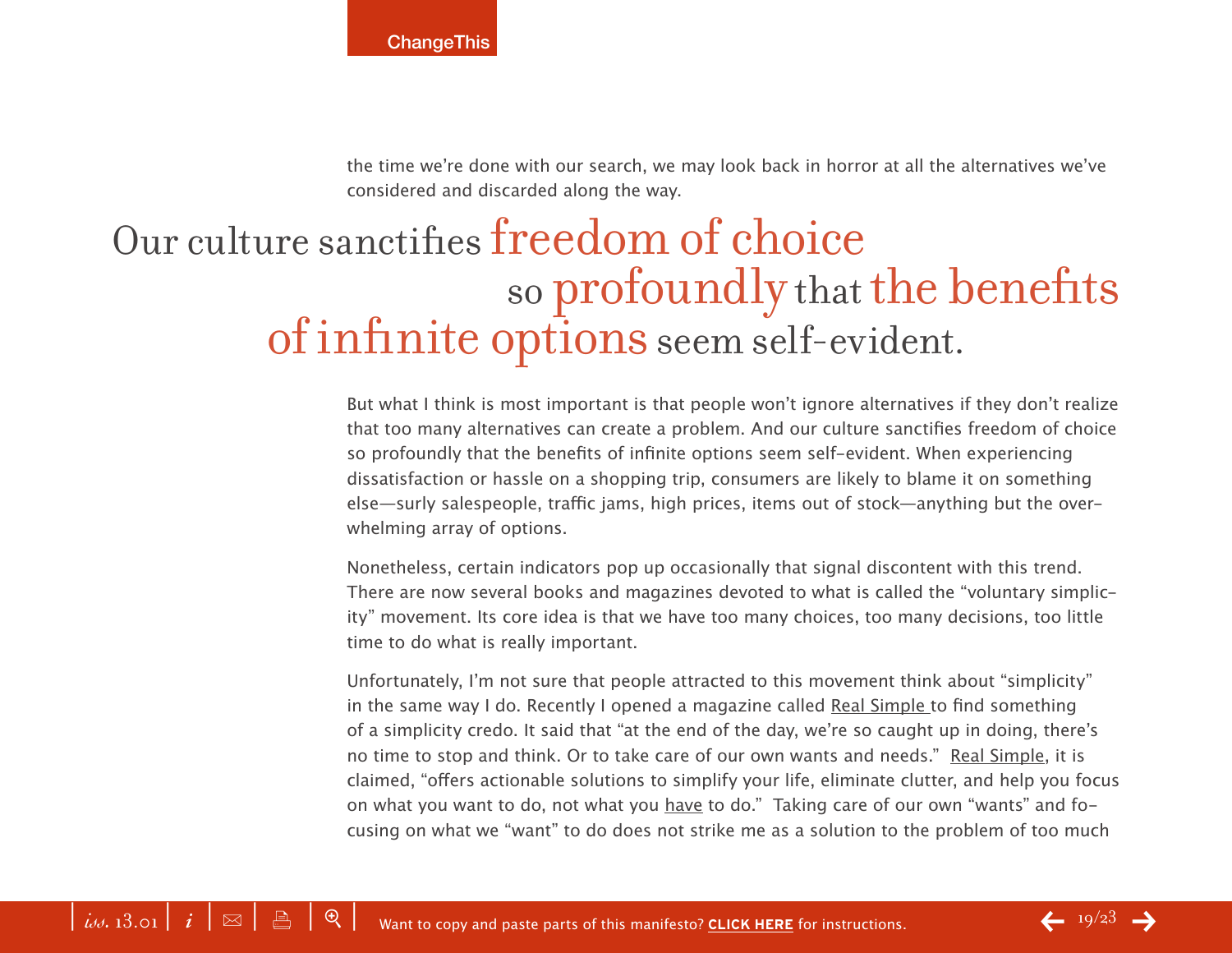choice. It is precisely so that we can, each of us, focus on our own wants that all of these choices emerged in the first place. Could readers be attracted to a magazine that offered to simplify their lives by convincing them to stop wanting many of the things they wanted? That might go a long way toward reducing the choice problem. But who would choose to buy the magazine?

We can imagine a point at which the options would be so copious that even the world's most ardent supporters of freedom of choice begin to say "enough already." Unfortunately, that point of revulsion seems to recede endlessly into the future.

In the next chapter, we'll explore some of the newer areas of choice that have been added to complicate our lives. The question is, does this increased complexity bring with it increased satisfaction?

#### **ALSO BY BARRY SCHWARTZ**

Click on the title for the book description or to buy the book:

*[The Battle for Human Nature: Science, Morality and Modern Life](http://www.amazon.com/exec/obidos/redirect?tag=changethis-20&path=tg/detail/-/0393304450) [The Costs of Living: How Market Freedom Erodes the Best Things in Life](http://www.amazon.com/exec/obidos/redirect?tag=changethis-20&path=tg/detail/-/0393036464) [Psychology of Learning and Behavior](http://www.amazon.com/exec/obidos/redirect?tag=changethis-20&path=tg/detail/-/0393975916) [Behaviorism, Science, and Human Nature](http://www.amazon.com/exec/obidos/redirect?tag=changethis-20&path=tg/detail/-/0393951979) [Learning and Memory](http://www.amazon.com/exec/obidos/redirect?tag=changethis-20&path=tg/detail/-/0534169147)*

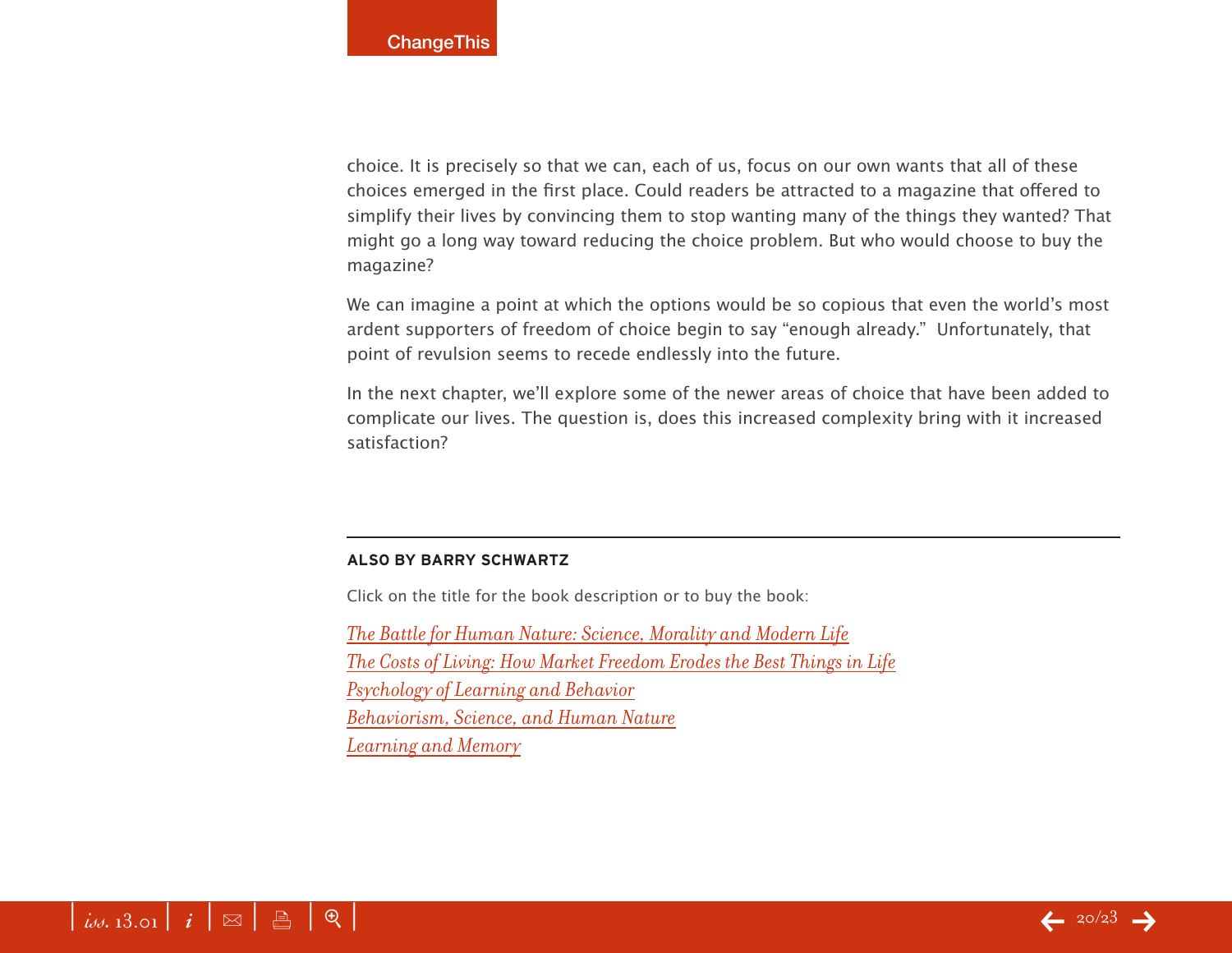### info

GO



#### **BUY THE BOOK**

[For more details or](http://www.amazon.com/exec/obidos/redirect?tag=changethis-20&path=tg/detail/-/0060005688)  to buy a copy of The Paradox of Choice: Why More Is Less, click here.

#### **ABOUT THE AUTHOR**

Barry Schwartz is the Dorwin Cartwright Professor of Social Theory and Social Action in the Psychology Department at Swarthmore College, where he has taught since 1971. He is the author of ten books, among them [The Battle for Human Nature](http://www.amazon.com/exec/obidos/redirect?tag=changethis-20&path=tg/detail/-/0393304450), [The Costs of Living](http://www.amazon.com/exec/obidos/redirect?tag=changethis-20&path=tg/detail/-/073885252X), and in 2004, [The Paradox](http://www.amazon.com/exec/obidos/redirect?tag=changethis-20&path=tg/detail/-/0060005688)  [of Choice: Why More Is Less](http://www.amazon.com/exec/obidos/redirect?tag=changethis-20&path=tg/detail/-/0060005688). He is a fellow of both the American Psychological Association and the American Psychological Society. His research and teaching focus on the intersection of psychology and economics, and more specifically on how the abundance of choice in modern life both liberates and bedevils those who face it.

#### **DOWNLOAD THIS**

This manifesto is available from <http://changethis.com/13.ParadoxOfChoice>

#### **SEND THIS**

Click here to pass along a copy of this manifesto to others. <http://changethis.com/13.ParadoxOfChoice/email>

#### **SUBSCRIBE**

Learn about our latest manifestos as soon as they are available. Sign up for our free newsletter and be notified by email.<http://changethis.com/subscribe>

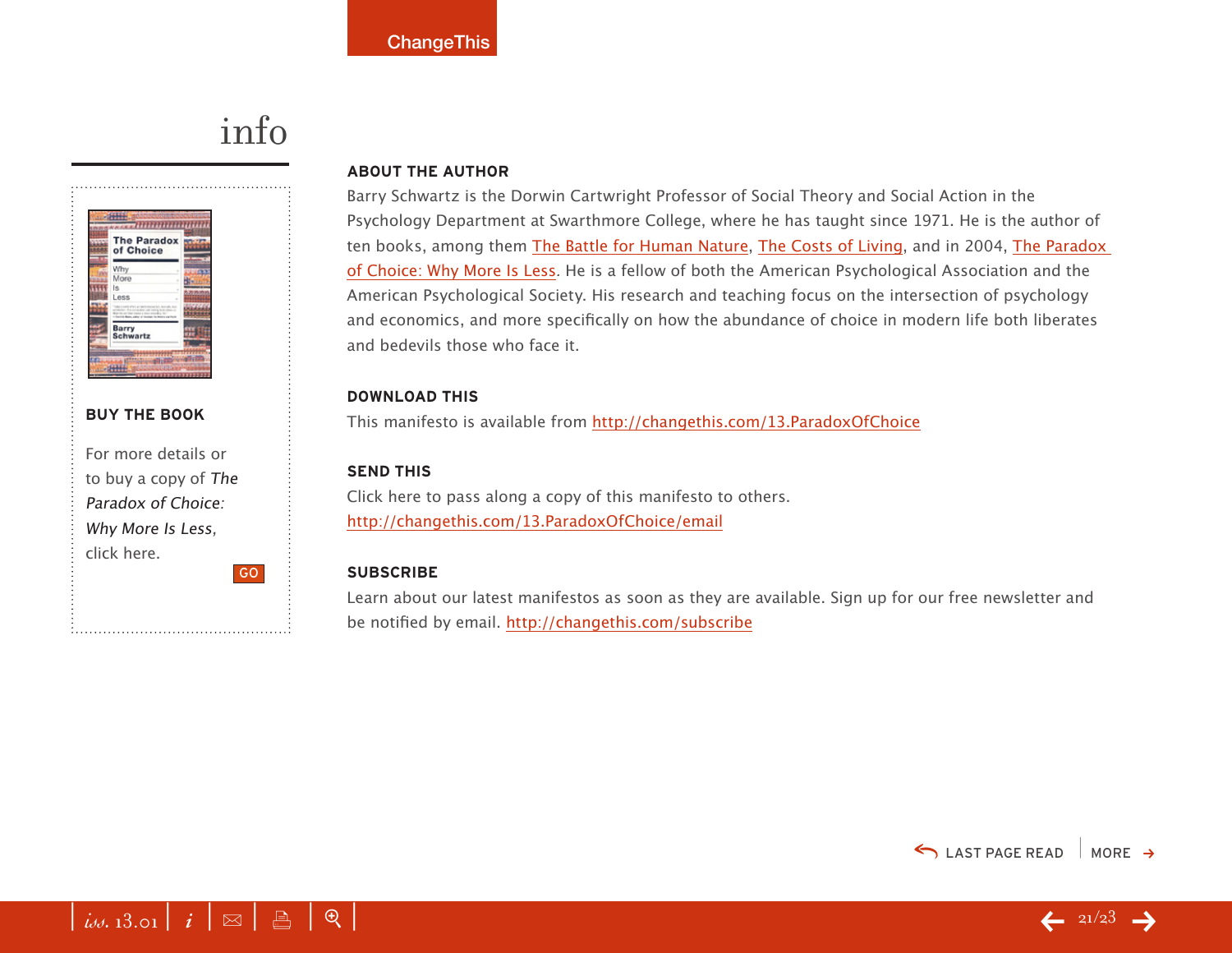### info

#### **WHAT YOU CAN DO**

You are given the unlimited right to print this manifesto and to distribute it electronically (via email, your website, or any other means). You can print out pages and put them in your favorite coffee shop's windows or your doctor's waiting room. You can transcribe the author's words onto the sidewalk, or you can hand out copies to everyone you meet. You may not alter this manifesto in any way, though, and you may not charge for it.

#### **NAVIGATION & USER TIPS**

Move around this manifesto by using your keyboard arrow keys or click on the right arrow ( $\rightarrow$ ) for the next page and the left arrow (  $\leftarrow$  ). To send this by email, just click on  $\boxed{\boxtimes}$  .

#### **HAVING PROBLEMS SAVING TO DISK?**

First, make sure you have the latest version of Acrobat Reader 6 which you can download from [http://www.adobe.com/products/acrobat/readstep2.html.](http://www.adobe.com/products/acrobat/readstep2.html) If problems persist, it may be due to your Acrobat Reader settings. To correct the problem (for Windows), a reader, J. Hansen, suggests going to your Acrobat Reader Preferences > Options > Web browser Options. Check the "Display PDF in Browser" option. Then click on Save to Disk  $\boxed{\boxtimes}$ .

| <b>KEYBOARD SHORTCUTS</b>      | PC.           | <b>MAC</b>                                                    |
|--------------------------------|---------------|---------------------------------------------------------------|
| Zoom in (Larger view)          | $[CIL]$ $[+]$ | $[$ $\frac{1}{2}$ $[$ $\frac{1}{2}$ $]$ $[$ $\frac{1}{2}$ $]$ |
| Zoom out                       | $[CHL]$ $[-]$ | $[ \; \mathcal{H} \; ] \; [- \; ]$                            |
| Full screen/Normal screen view | [CHL] [L]     | $[\mathcal{H}]$ $[L]$                                         |

#### **BORN ON DATE**

This document was created on 7 February 2004 and is based on the best information available at that time. To check for updates, please click here to visit <http://changethis.com/13.ParadoxOfChoice>